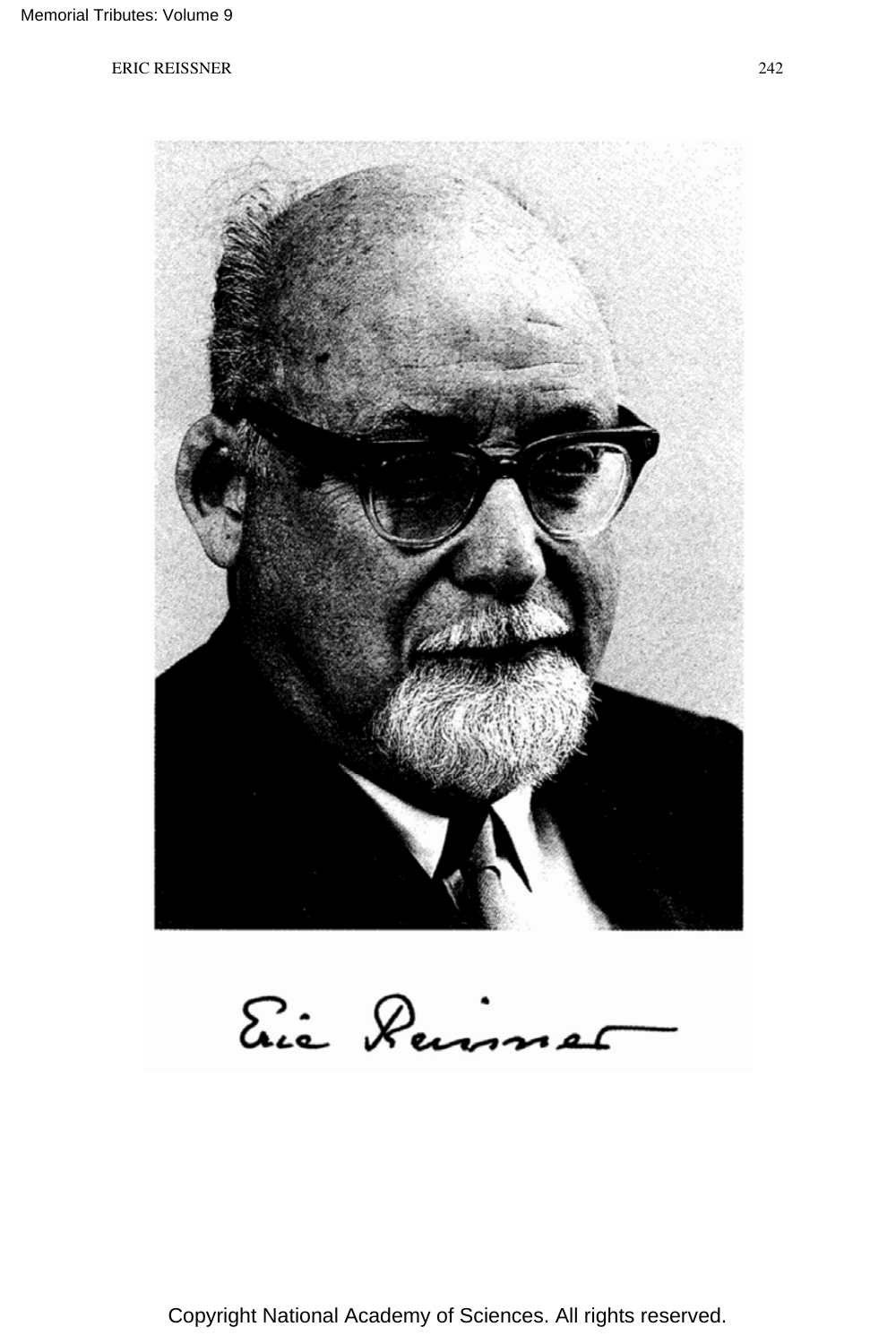# **ERIC REISSNER**

## *1913-1996*

#### BY Y. C. FUNG, S. S. PENNER, F. SEIBLE AND F. A. WILLIAMS

**E**RIC REISSNER, noted teacher, researcher, and prolific author, died of cancer on November 1, 1996, in La Jolla, California. He was eighty-three and lived with his wife of fifty-eight years, Johanna, in Solana Beach, near the University of California, San Diego, where he was professor emeritus.

Over a remarkable career spanning more than sixty years, Dr. Reissner expanded the foundations of the theory of mechanics, leading to advances in the design of both civil engineering and aerospace structures. In a recent review of Reissner's *Selected Works in Applied Mechanics and Mathematics,* published in 1996 and edited by four of his former students, Professor A.W. Leissa of the Ohio State University writes, "Professor Reissner is the consummate applied mathematician who, by his vast, useful research accomplishments, has reached the pinnacle among distinguished scholars in solid mechanics."

Born in Aachen, Germany, in 1913, the son of aeronautical engineering pioneer Prof. Dr. Ing. Hans Reissner and his wife, Josephine, Eric grew up in Berlin, where his father had become a professor at his own alma mater. Eric Reissner always was at ease with mathematics and received his doctorate in applied mathematics from the Technische Hochschule Berlin in 1935. Because of the unpromising political developments in Germany at that time, Eric came to the United States in 1937, where he earned a Ph.D. in mathematics in 1938 from the Massachusetts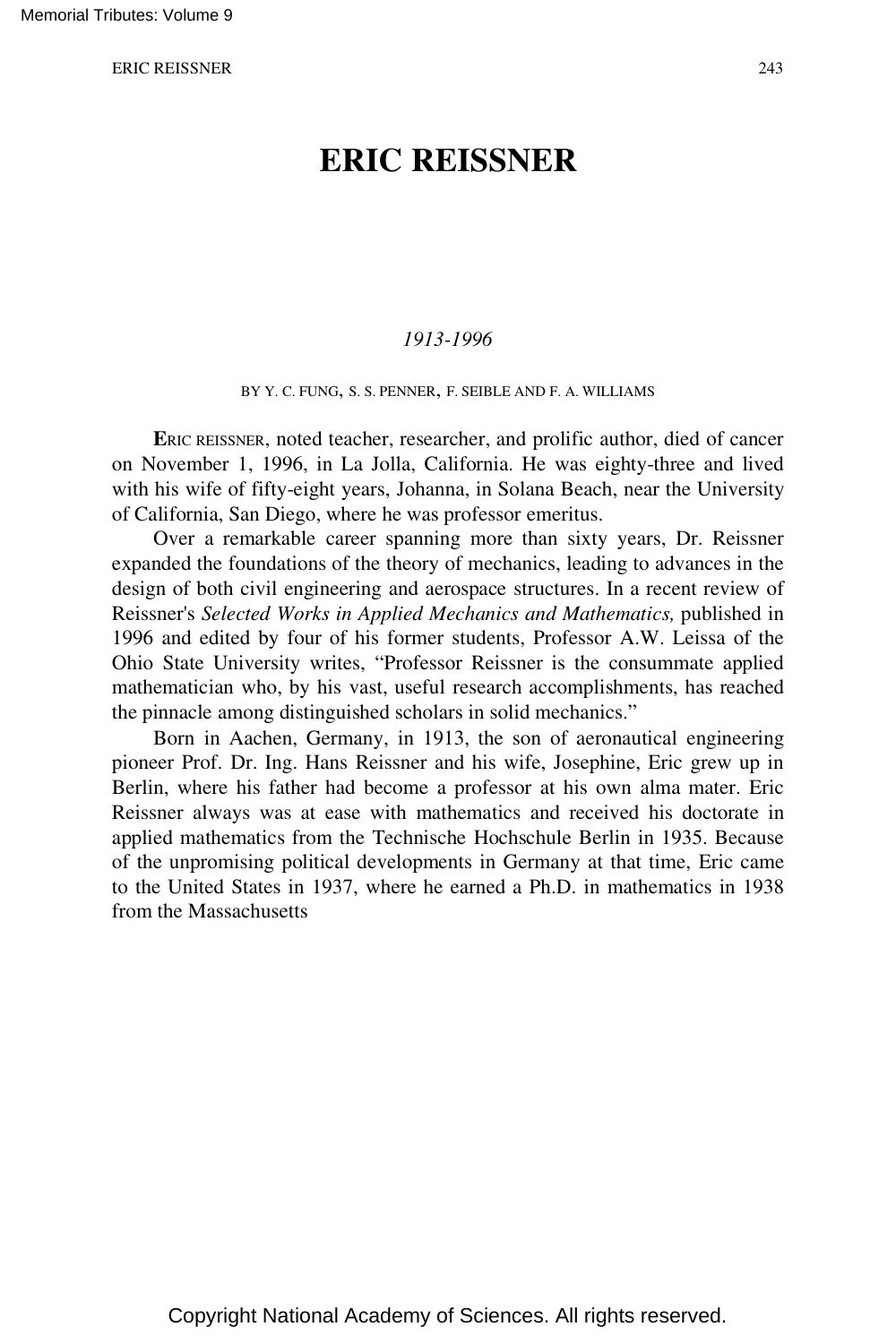Institute of Technology for an analysis of the aeronautical structures problem of tension field theory. He joined the MIT faculty in 1939 and remained there until 1970, when he moved to the University of California, San Diego, where he had previously served as visiting professor in 1967 and as professor-in-residence in 1969. His position was professor of applied mechanics, and he chaired the Department of Applied Mechanics and Engineering Sciences during the period of 1972-1973. He also served in editorial capacities for *the Quarterly of Applied Mathematics,* for the series *Studies in Applied Mathematics,* and for the *International Journal of Solids and Structures.*

Professor Reissner's work contributed to improved understanding of the mechanics of plates, shells, and beams, of the dynamics of structures, and of the theory of elasticity, as well as advancing knowledge of turbulence, aerodynamics, and wing theory. In their preface to his selected works, Professors Atluri (Georgia Tech), Lardner (University of Massachusetts), Simmonds (University of Virginia), and Wan (University of California, Irvine) comment that, "His lectures were always clear, incisive and thorough, exposing both the subtlety of solid mechanics and the subtlety of his thinking. He demanded much of his students because he demanded so much of himself. Yet, for us, on the other side of this keen professional was a generous and caring friend, colleague and mentor."

Professor Reissner is perhaps best known for the Reissner shear deformation plate theory, which resolved the classical boundary-condition paradox of Kirchhoff, and for establishment of the Reissner variational principle in solid mechanics, for which he received an award from the American Institute of Aeronautics and Astronautics. Professor Reissner also has been honored by the American Society of Civil Engineers with the Theodore von Kármán Medal, by the American Society of Mechanical Engineers with the Timoshenko Medal, and by the University of Hanover, Germany, with an honorary doctorate. He was elected a fellow of the American Academy of Arts and Sciences and the American Institute of Aeronautics and Astronautics, a member of the National Academy of Engineering and the International Academy of Astronautics, and an honorary member of the Ameri